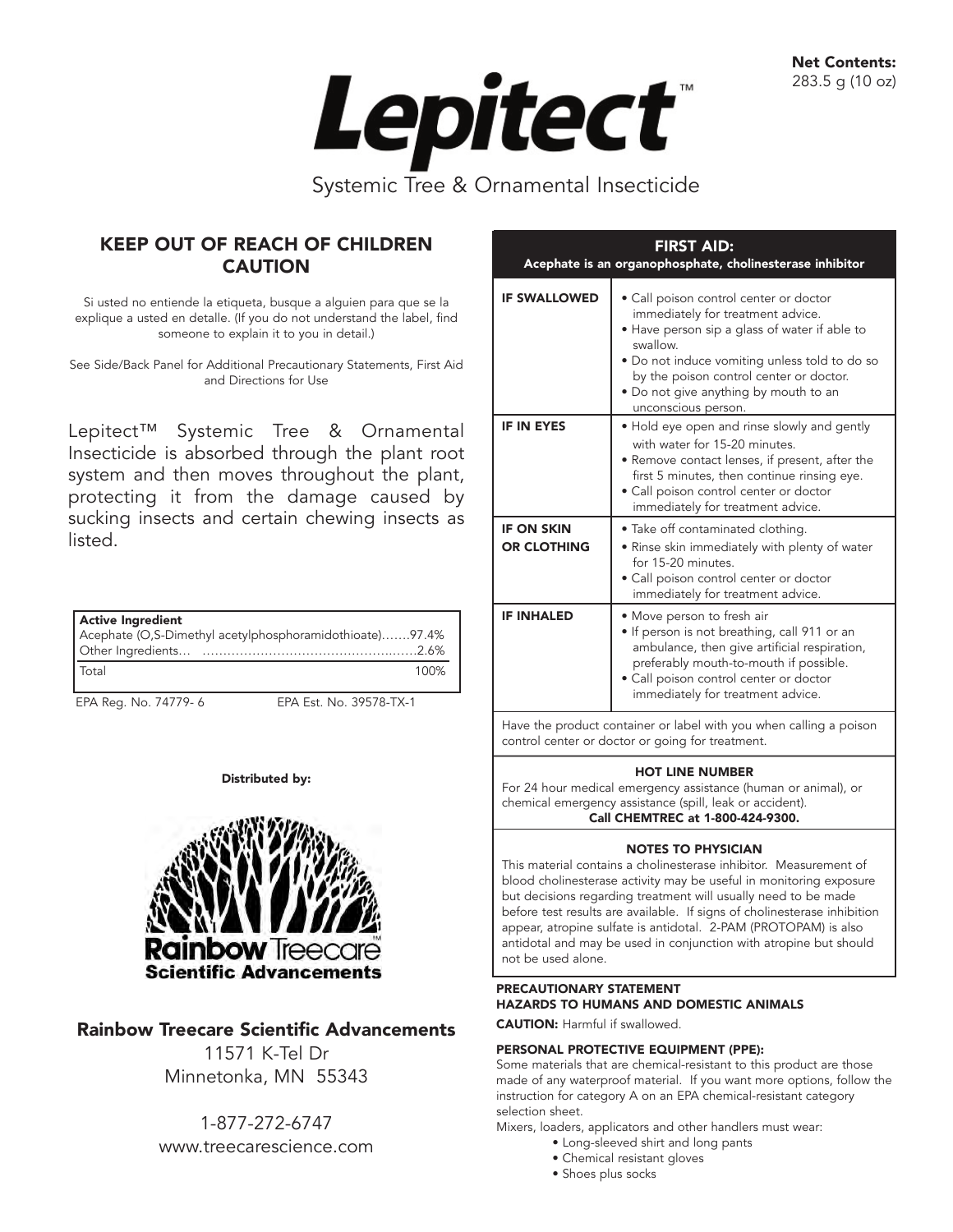In addition, all mixers and loaders and all applicators using low pressure hand wand application equipment must wear:

#### • A NIOSH-approved dust mist filtering respirator with MSHA/NIOSH approval number prefix TC-21C or a NIOSH-approved respirator with any N, R, P, or HE filter

Discard clothing and other absorbent materials that have been drenched or heavily contaminated with this products concentrate. Do not reuse them. Follow manufacturer's instructions for cleaning/maintaining PPE. If no such instructions for washables, use detergent and hot water. Keep and wash PPE separately from other

laundry.

### USER SAFETY RECOMMENDATIONS:

Users should:

- Wash hands before eating, drinking, chewing gum, using tobacco or using the toilet.
- Remove clothing/PPE immediately if pesticide gets inside. Then wash thoroughly and put on clean clothing.
- Remove PPE immediately after handling this product. Wash the outside of gloves before removing. As soon as possible, wash thoroughly and change into clean clothing.

#### ENVIRONMENTAL HAZARDS

This pesticide is toxic to birds. Do not apply directly to water, to areas where surface water is present, or to intertidal areas below the mean high water mark. Do not contaminate water when cleaning equipment or disposing of wastes. Cover or soil-incorporate spills.

This product is highly toxic to bees exposed to direct treatment or residues on blooming crops or weeds. Do not apply this product or allow it to drift to blooming crops or weeds if bees are visiting the treatment area.

#### DIRECTIONS FOR USE

It is a violation of Federal law to use this product in a manner inconsistent with its labeling.

READ ENTIRE LABEL. USE STRICTLY IN ACCORDANCE WITH PRECAUTIONARY STATEMENTS AND DIRECTIONS AND WITH APPLICABLE STATE AND FEDERAL REGULATIONS.

#### **RESTRICTIONS**

Do not apply this product in a way that will contact workers or other persons, either directly or through drift. Only protected handlers may be in the area during application. For any requirements specific to your State or Tribe, consult the agency responsible for pesticide regulation. Do not apply this product through any type of irrigation system.

Do not apply under conditions involving possible drift to food, forage or other plantings that might be damaged or the crops thereof rendered unfit for sale, use or consumption.

Do not apply using low pressure hand wand except when used on ornamental trees, shrubs, and floral plants grown for non-agricultural or non-commercial use.

Not for indoor residential use. For greenhouse use, use is limited to commercial greenhouses for use on ornamental, floral and foliage plants.

Do not apply by air.

#### AGRICULTURAL USE REQUIREMENTS

Use this product only in accordance with its labeling and with the Worker Protection Standard, 40 CFR part 170. This Standard contains requirements for the protection of agricultural workers on farms, forests, nurseries and greenhouses, and handlers of agricultural pesticides. It contains requirements for training, decontamination, notification and emergency assistance. It also contains specific instructions and exceptions pertaining to the statements on this label about personal protective equipment (PPE) and restricted entry interval. The requirements in this box only apply to uses that are covered by the Worker Protection Standard.

Do not enter or allow worker entry into treated areas during the restricted-entry interval (REI) of 24 hours.

PPE required for early entry to treated areas that is permitted under the Worker Protection Standard and that involves contact with anything that has been treated, such as plants, soil, or water, is: coveralls, waterproof gloves, shoes plus socks

## NON-AGRICULTURAL USE REQUIREMENTS

The requirements in this box apply to uses of this product that are NOT within the scope of the Worker Protection Standard for agricultural pesticides (40 CFR Part 170). The WPS applies when this product is used to produce agricultural plants on farms, forests, nurseries, or greenhouses.

Do not enter or allow others to enter treated areas until sprays have dried.

#### TANK MIXES

NOTICE: Tank mixing or use of this product with any other product which is not specifically and expressly authorized by the label shall be the exclusive risk of user, applicator and/or application advisor.

Read and follow the entire label of each product to be used in the tank mix with this product.

#### SPRAY DRIFT MANAGEMENT

A variety of factors including weather conditions, (e.g., wind direction, wind speed, temperature, relative humidity) and method of application can influence pesticide drift. The applicator and grower must evaluate all factors and make appropriate adjustments when applying this product.

- All application equipment must be properly maintained and calibrated using water as carrier. Do not apply this product as an ultralow (ULV) spray, or in any carrier other than water.
- Use the largest droplet size consistent with good pest control. Small droplets are more prone to spray drift and can be minimized by appropriate nozzle selection, by orienting nozzles away from the air stream as much as possible, and by avoiding excessive spray boom pressure.
- Do not apply at wind speeds greater than 10 mph at the application site.
- Apply as close to target plans as practical to obtain a good spray pattern for adequate coverage.
- For airblast applications, direct spray above foliage and turn off outward pointing nozzles at row ends and outer rows.
- Do not apply at heights greater than 4 feet.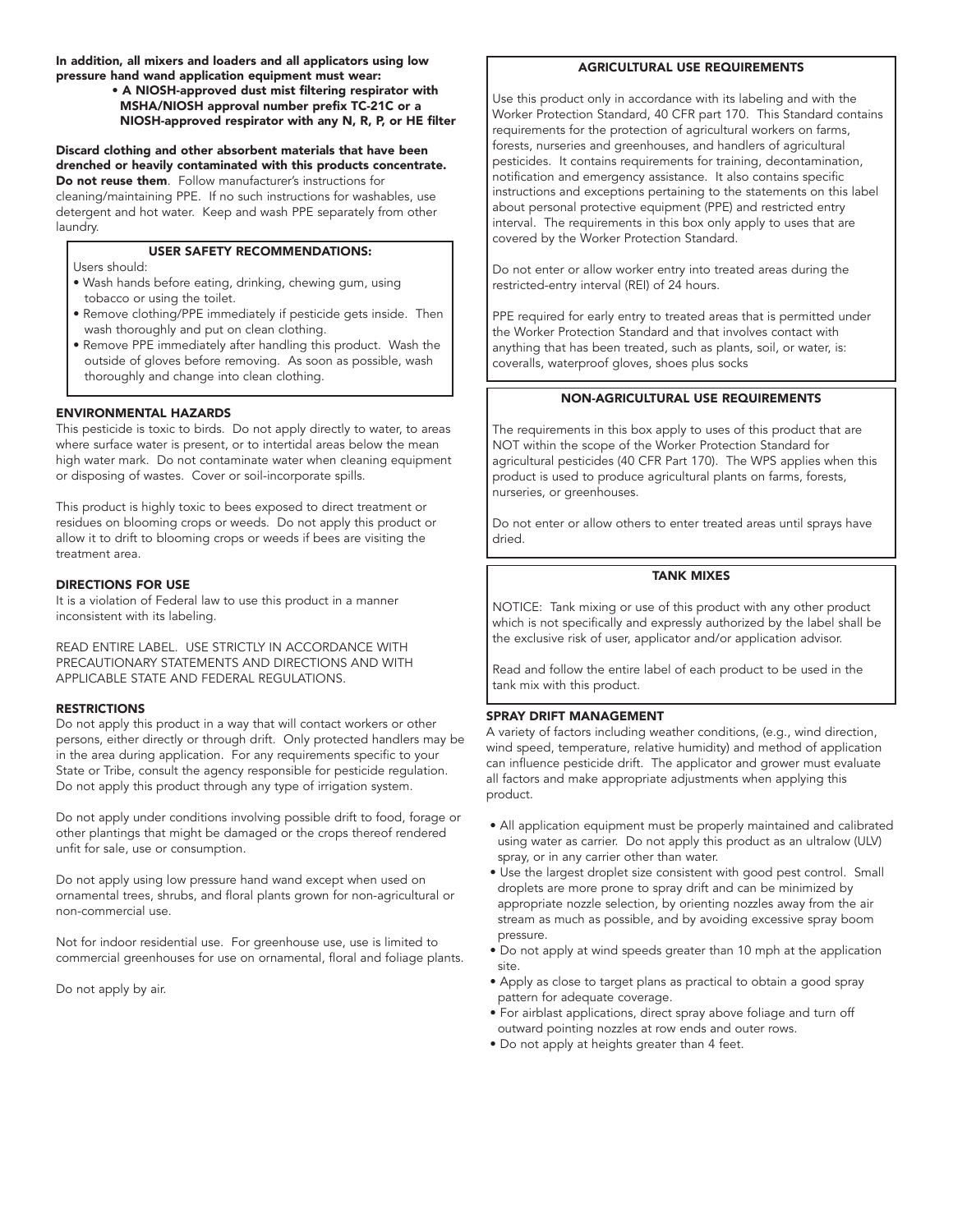## MIXING INSTRUCTIONS

Thoroughly clean all application components prior to mixing. Add approximately ½ of the required amount of water to the application tank and begin agitation. Add the required amount of Lepitect™ Systemic Tree & Ornamental Insecticide and mix thoroughly. Then add other additives and the remaining water. Maintain agitation during filling and application to ensure uniform mixture.

For application equipment that has minimal agitation, give proper attention to mixing this product.. With such equipment, premix this product with water to form a slurry prior to putting the product into the applicator. If premixing is not done, then allow adequate time for the product to dissolve in the water prior to beginning applications.

| <b>SMALL VOLUME DILUTION CHART</b>                                                        |                                                                     |                                                                          |  |  |  |
|-------------------------------------------------------------------------------------------|---------------------------------------------------------------------|--------------------------------------------------------------------------|--|--|--|
| Amount of product per<br>100 gallons of water                                             | 25 gallons of water                                                 | Amount of product per    Amount of product per<br>1 gallon of water      |  |  |  |
| 1/4 lb (113.4 g)<br>$\frac{1}{2}$ lb (226.8 g)<br>3/4 lb (340.2 g)<br>1 $\vert$ (453.6 q) | 1 oz $(28.3 g)$<br>2 oz (56.7 g)<br>3 oz (85.0 g)<br>4 oz (113.4 g) | 1/3 tsp (1.1 g)<br>2/3 tsp (2.3 g)<br>1 tsp (3.4 g)<br>1 1/3 tsp (4.5 g) |  |  |  |

## ORNAMENTAL TREE AND SHRUBS - SOIL APPLICATION

#### APPLICATION METHOD

Pull back landscape mulch, landscape fabric and surface organic matter prior to making soil applications to ensure solution is delivered to the mineral soil.

Measure the diameter of the tree at breast height (DBH), 4'6" above the soil line. For multi-stemmed trees and shrubs, use the cumulative diameter of individual stems at soil line instead of DBH.

**Basal Soil Injection:** Mix required dosage in sufficient water to inject an equal amount of solution in each hole. For trees less than 8 inches DBH, use a minimum of 4 injection sites per tree. Space injection sites evenly around the base of the tree no more than 12 inches out from the base. Maintain a low pressure and inject into the mineral soil to a depth of two (2) to six (6) inches. Dilution rate may vary depending on equipment used and tree size. Refer to the injector equipment instructions for guidance.



Inject these locations first then evenly distribute the<br>remaining solution

| <b>PLANTS</b>                         | <b>INSECTS</b>                                                                                                                                                                                                                                                                                                                                                                                                                                                                                                                                                                 | AMOUNT OF<br><b>PRODUCT</b>                                                                                                                                                                                                                                                                                                                                                                                                                                        | <b>APPLICATION</b><br><b>TIMING</b>                                                                       | <b>APPLICATION</b><br><b>DIRECTIONS</b>                                                                                                                                                                                                                                                                                                                                                                                                                                                                                                                   | <b>RESTRICTIONS</b>                                                                                                                                                                                                                                                                                                                                            |
|---------------------------------------|--------------------------------------------------------------------------------------------------------------------------------------------------------------------------------------------------------------------------------------------------------------------------------------------------------------------------------------------------------------------------------------------------------------------------------------------------------------------------------------------------------------------------------------------------------------------------------|--------------------------------------------------------------------------------------------------------------------------------------------------------------------------------------------------------------------------------------------------------------------------------------------------------------------------------------------------------------------------------------------------------------------------------------------------------------------|-----------------------------------------------------------------------------------------------------------|-----------------------------------------------------------------------------------------------------------------------------------------------------------------------------------------------------------------------------------------------------------------------------------------------------------------------------------------------------------------------------------------------------------------------------------------------------------------------------------------------------------------------------------------------------------|----------------------------------------------------------------------------------------------------------------------------------------------------------------------------------------------------------------------------------------------------------------------------------------------------------------------------------------------------------------|
| Ornamental<br><b>Trees and Shrubs</b> | Aphids<br>Bagworm<br><b>Black Vine Weevil</b><br>Budworm<br>Cankerworm<br>Carpenterworm<br>Cuban Laurel Thrips<br>Gall Forming Insects<br>Gypsy Moth (larvae)<br>Japanese Beetle<br>Lacebugs<br>Leaf Beetles<br>Leafhoppers<br>Leafminers<br>Leafrollers<br>Leaftier (larvae)<br>Lepidoteran (larvae)<br>Loopers<br>Maple Shoot Moth<br>Oakworm<br>Pine Coneworm<br>Pine Tip Moth (larvae)<br>Plantbugs<br>Sawflies<br><b>Scales</b><br><b>Spider Mites</b><br>Tent Caterpillar<br>Tiger moth (larvae)<br>Tussock Moth (larvae)<br>Webworm<br>Whitefly<br>Winter moth (larvae) | For trees up<br>to 15 inches<br>in trunk<br>diameter<br>$(DBH)$ use $1/5$<br>oz (5.7 g) per<br>DBH inch One<br>10 oz packet<br>will treat 50<br>inches of<br>trunk diameter<br>(DBH)<br>For trees 15<br><b>DBH</b> inches<br>or greater<br>use $1/5$ oz<br>(5.7 g) to 2/5<br>oz (11.3 g) per<br>DBH inch.One<br>10 oz packet<br>will treat 25 to<br>50 inches of<br>trunk diameter<br>(D.B.H)<br>Dilute 1<br>packet (10 oz)<br>in up to 25<br>qallons of<br>water. | Make<br>applications to<br>actively growing<br>plants just prior<br>to or when<br>insects first<br>appear | For optimal uptake, irrigate<br>the treated area after<br>treatment to promote<br>absorption into the root<br>system. Applications to dry<br>soil may decrease<br>performance.<br>Rainbow Treecare Scientific<br>Advancements does not<br>recommend applications be<br>made to Huckleberry, Balm<br>of Gilead, Cottonwood,<br>Lombardy Poplar, and<br>Viburnum suspensum.<br><b>Caution:</b> Phytotoxicity has<br>occurred on the following<br>crabapple varieties: Hopa,<br>Ichonoski, Malusfloribunda,<br>Pink Perfection, Red Wine,<br>and Snow Cloud. | Do not apply more than<br>once per month.<br>Do not apply to areas<br>where food crops are<br>grown (i.e., vegetable<br>gardens, fruit trees, berry<br>vines, etc.), children's play<br>areas, or animal runs.<br>Do not apply more than 5<br>lbs. of product per acre<br>per application.<br>Do not apply more than 6<br>lbs of product per acre per<br>year. |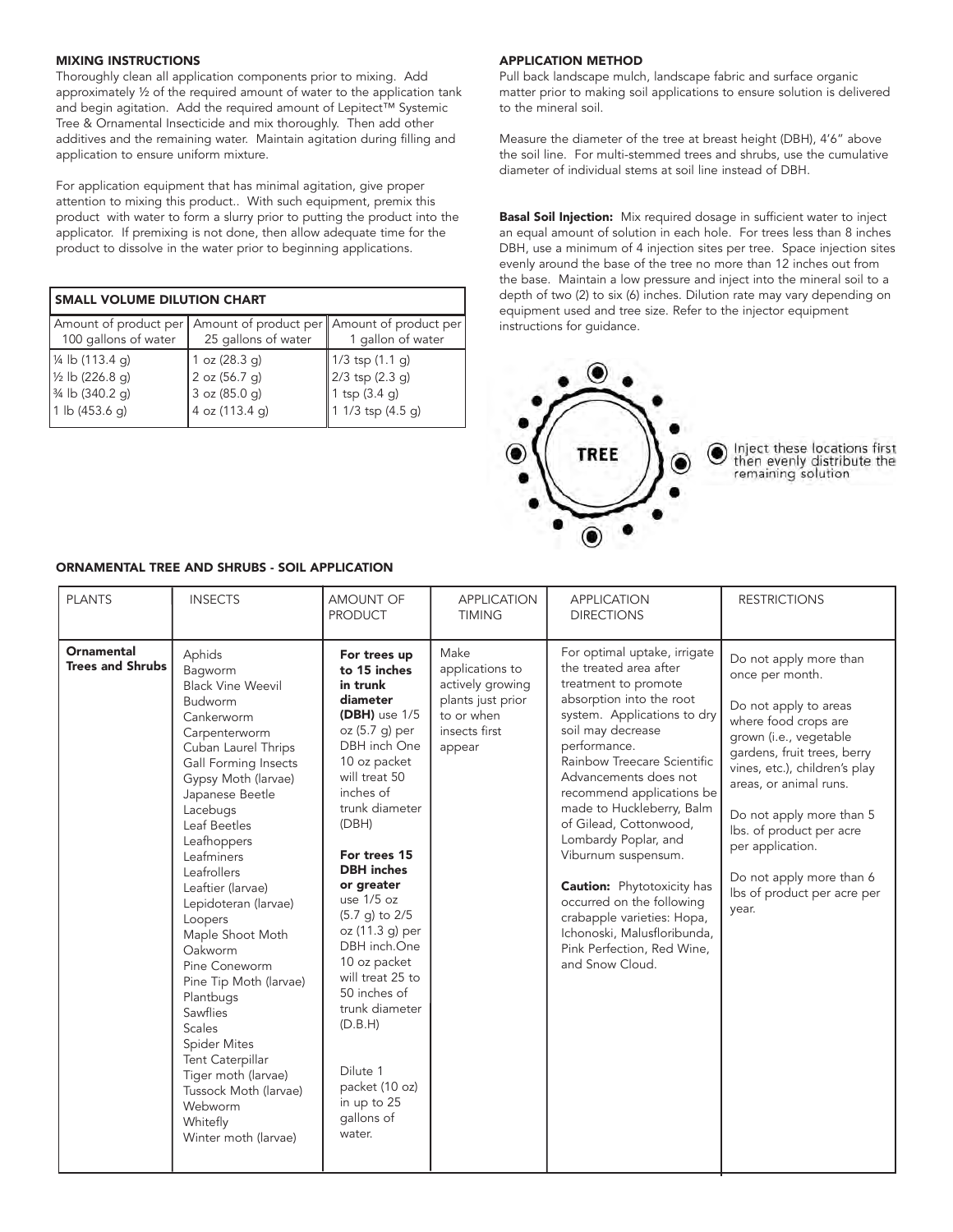# ORNAMENTAL TREES AND SHRUBS – FOLIAR SPRAY – Maximum single application rate is 1.0 lb active ingredient per acre.

| <b>PLANTS</b>                                                                             | <b>INSECTS</b>                                                                                | <b>AMOUNT OF</b><br><b>PRODUCT PER</b><br>100 GALLONS                       | <b>APPLICATION</b><br><b>TIMING</b>                                                                                                                                                                                             | <b>APPLICATION</b><br><b>DIRECTIONS</b>                                                                                                                                                                                                                                                                                                                                                                                                                                                                                                                                                                                                        | <b>RESTRICTIONS</b> |
|-------------------------------------------------------------------------------------------|-----------------------------------------------------------------------------------------------|-----------------------------------------------------------------------------|---------------------------------------------------------------------------------------------------------------------------------------------------------------------------------------------------------------------------------|------------------------------------------------------------------------------------------------------------------------------------------------------------------------------------------------------------------------------------------------------------------------------------------------------------------------------------------------------------------------------------------------------------------------------------------------------------------------------------------------------------------------------------------------------------------------------------------------------------------------------------------------|---------------------|
| <b>Ornamental</b><br><b>Trees and Shrubs</b><br>(Except<br><b>Flowering</b><br>Crabapple) | Aphids<br>Bagworms<br>Birch Leafminer<br>Lace Bugs<br>Leafrollers<br><b>Tent Caterpillars</b> | $\frac{1}{4}$ lb<br>(4 oz)<br>(113.4 g)                                     | Begin treatments when<br>insects first appear. Repeat<br>applications every 2 weeks<br>as needed.                                                                                                                               | Apply as a full coverage spray<br>using a hydraulic sprayer.<br>Rainbow Treecare does not<br>recommend applications be<br>made to Huckleberry, Balm of<br>Gilead, Cottonwood, Lombardy<br>Poplar, and Viburnum<br>suspensum.<br>For nursery crops, spray only a<br>few plants and observe for 2<br>weeks and evaluate for<br>phytotoxicity before treating the<br>entire crop.<br>The use of a sticker improves<br>control of gypsy moth larvae.<br>*Mist blower application: Adjust<br>rates to 1 lb per 100 gallons of<br>water for Gypsy Moth control.<br>Adjust rate to 3/4lb per 100<br>gallons of water for tent<br>caterpillar control. |                     |
|                                                                                           | Douglas Fir Tussock<br>Moth Larvae<br>Gypsy Moth Larvae*<br>Webworms                          | $\frac{1}{2}$ lb<br>(8 oz)<br>(226.8 g)                                     |                                                                                                                                                                                                                                 |                                                                                                                                                                                                                                                                                                                                                                                                                                                                                                                                                                                                                                                |                     |
|                                                                                           | Scale (Crawlers)                                                                              | $\frac{1}{2}$ lb<br>(8oz)<br>(226.8g)                                       | Begin treatments when<br>crawlers first appear. Repeat<br>applications every 2 weeks<br>as needed to achieve<br>control.                                                                                                        |                                                                                                                                                                                                                                                                                                                                                                                                                                                                                                                                                                                                                                                |                     |
|                                                                                           | Ponderosa Pine<br>Needle Miner                                                                | $\frac{1}{2}$ lb<br>(8oz)<br>(226.8g)                                       | Time of application is<br>important. Consult your<br>County Extension Agent for<br>proper timing. Repeat<br>applications every 2 weeks<br>as needed.                                                                            | Apply as a full coverage spray<br>using a hydraulic sprayer.                                                                                                                                                                                                                                                                                                                                                                                                                                                                                                                                                                                   |                     |
|                                                                                           | California<br>Oakworm<br>Cankerworms<br>(Spring and<br>Fall)                                  | $\frac{1}{4}$ lb to $\frac{1}{2}$ lb<br>(4 to 8 oz)<br>(113.4 to<br>226.8g) | Begin treatments when<br>insects first appear. Use the<br>higher rate when larger<br>larvae are present. Repeat<br>applications every 2 weeks<br>as needed.                                                                     | Apply as a full coverage spray<br>using a hydraulic sprayer.                                                                                                                                                                                                                                                                                                                                                                                                                                                                                                                                                                                   |                     |
|                                                                                           | Nantucket Pine<br>Tip Moth<br>Larvae                                                          | $\frac{3}{4}$ lb<br>(12 oz)<br>(340.2 g)                                    | Time of application is<br>important. Consult your<br>County Extension Agent for<br>proper timing. Repeat<br>applications will be<br>necessary for subsequent<br>generations. Repeat<br>applications every 2 weeks<br>as needed. | Apply as a full coverage spray<br>using a hydraulic sprayer.                                                                                                                                                                                                                                                                                                                                                                                                                                                                                                                                                                                   |                     |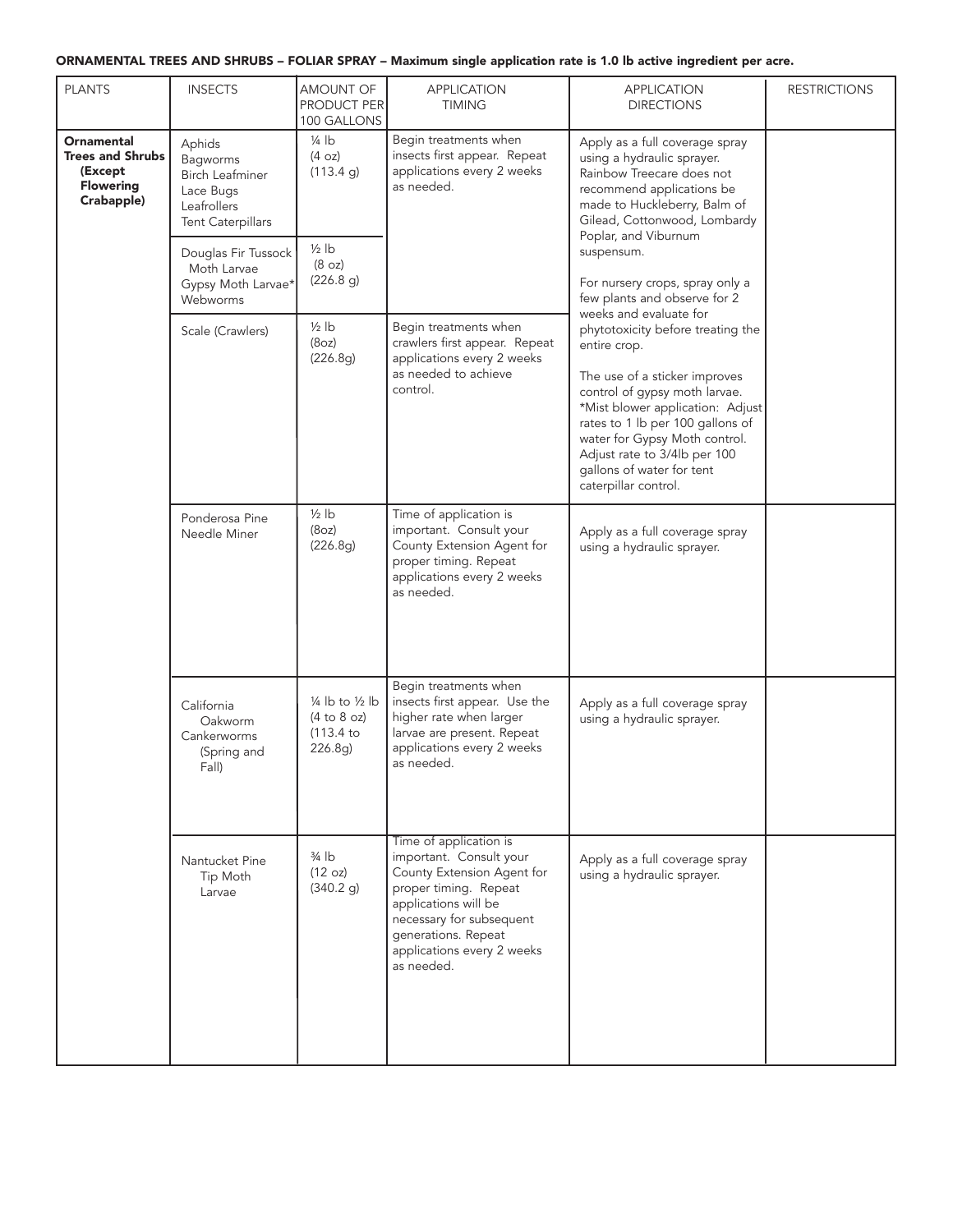# ORNAMENTAL TREES AND SHRUBS – FOLIAR SPRAY – Maximum single application rate is 1.0 lb active ingredient per acre. (continued)

| <b>PLANTS</b>                                                                             | <b>INSECTS</b>                                                      | AMOUNT OF<br>PRODUCT PER<br>100 GALLONS                                                                                 | <b>APPLICATION</b><br><b>TIMING</b>                                                                                                                                                                                                                                                                                                      | <b>APPLICATION</b><br><b>DIRECTIONS</b>                                                                                                                                                                                                                                                                                                                                                                                      | <b>RESTRICTIONS</b>                                                                                                                            |
|-------------------------------------------------------------------------------------------|---------------------------------------------------------------------|-------------------------------------------------------------------------------------------------------------------------|------------------------------------------------------------------------------------------------------------------------------------------------------------------------------------------------------------------------------------------------------------------------------------------------------------------------------------------|------------------------------------------------------------------------------------------------------------------------------------------------------------------------------------------------------------------------------------------------------------------------------------------------------------------------------------------------------------------------------------------------------------------------------|------------------------------------------------------------------------------------------------------------------------------------------------|
| <b>Ornamental</b><br><b>Trees and Shrubs</b><br>(Except<br><b>Flowering</b><br>Crabapple) | Root Weevil<br>Adults                                               | $3/4$ lb<br>(12 oz)<br>(340.2 g)                                                                                        | Begin treatments when feeding<br>damage first appears. Repeat<br>applications every four weeks until<br>the first heavy frost may be<br>necessary for complete foliage<br>protection.                                                                                                                                                    | Apply as a full coverage<br>spray using a hydraulic<br>sprayer.                                                                                                                                                                                                                                                                                                                                                              |                                                                                                                                                |
|                                                                                           | <b>Box Elder Bugs</b><br><b>Budworms</b><br>Leafhoppers<br>Sawflies | $\frac{3}{4}$ lb<br>(12 oz)<br>(340.2 g)                                                                                | Begin treatments when insects first<br>appear. Repeat applications every<br>2 weeks as needed.                                                                                                                                                                                                                                           | Apply as a full coverage<br>spray using a hydraulic<br>sprayer.                                                                                                                                                                                                                                                                                                                                                              |                                                                                                                                                |
|                                                                                           | Japanese Beetles 1 lb<br>Elm Leaf Beetles                           | (16 oz)<br>(453.6 g)                                                                                                    | Begin treatments when insects first<br>appear. Repeat applications every<br>2 weeks as needed.                                                                                                                                                                                                                                           |                                                                                                                                                                                                                                                                                                                                                                                                                              |                                                                                                                                                |
| <b>Douglas Fir</b><br>(Christmas<br>Trees)                                                | Douglas Fir<br>Needle<br>Midge                                      | $1/2$ lb<br>(8 oz)<br>(226.8 g)                                                                                         | Application should be made no<br>more than 2 weeks prior to bud<br>burst. For additional pest<br>management information, consult<br>your County Extension Agent The<br>minimum spray intervals for repeat<br>applications is 3 days for rates up<br>to and including 0.5 lb ai/acre and<br>7 days for rates exceeding 0.5<br>lb.ai/acre. | Apply by ground as a full<br>coverage spray in 100<br>gallons of water using a<br>hydraulic sprayer.                                                                                                                                                                                                                                                                                                                         |                                                                                                                                                |
| <b>Flowering</b><br><b>Crabapples</b>                                                     | Aphids<br>Leafrollers<br><b>Tent Caterpillars</b>                   | 1/4 lb<br>(4 oz)<br>(113.4 g)                                                                                           | Begin treatments as the insects<br>begin to appear. Repeat<br>applications every 4 weeks as<br>needed.                                                                                                                                                                                                                                   | Apply as a full coverage<br>spray using a hydraulic<br>sprayer.<br><b>Caution:</b> Phytotoxicity has<br>occurred on the following<br>crabapple varieties: Hopa,<br>Ichonoski, Malus<br>floribunda, Pink Perfection,<br>Red Wine, and Snow<br>Cloud                                                                                                                                                                           | Do not apply more<br>often than 3 times in<br>a growing season at<br>a four (4) week<br>interval<br>Do not apply by low<br>pressure hand wand. |
| <b>Crape Myrtle</b>                                                                       | Aphids                                                              | $2 - 3$ level<br>tablespoons<br>$(0.6 \text{ to } 0.9 \text{ oz})$<br>(17 to 25.5 g)<br>per 1<br>tablespoon of<br>water | Begin treatments as aphids begin<br>to appear. The minimum spray<br>intervals for repeat applications is 3<br>days for rates up to and including<br>0.5 lb ai/acre and 7 days for rates<br>exceeding 0.5 lb.ai/acre                                                                                                                      | Make a paint-on slurry by<br>mixing. Remove the loose<br>bark from the trunk areas<br>to be treated. Completely<br>paint a band around each<br>trunk to a width twice its<br>diameter.<br>Make applications to<br>trunks 6 to 8 inches above<br>the ground and below the<br>point where branching<br>begins. For multi-trunk<br>plants, make treatments as<br>low as possible within the<br>6 to 12 inches of the<br>ground. |                                                                                                                                                |